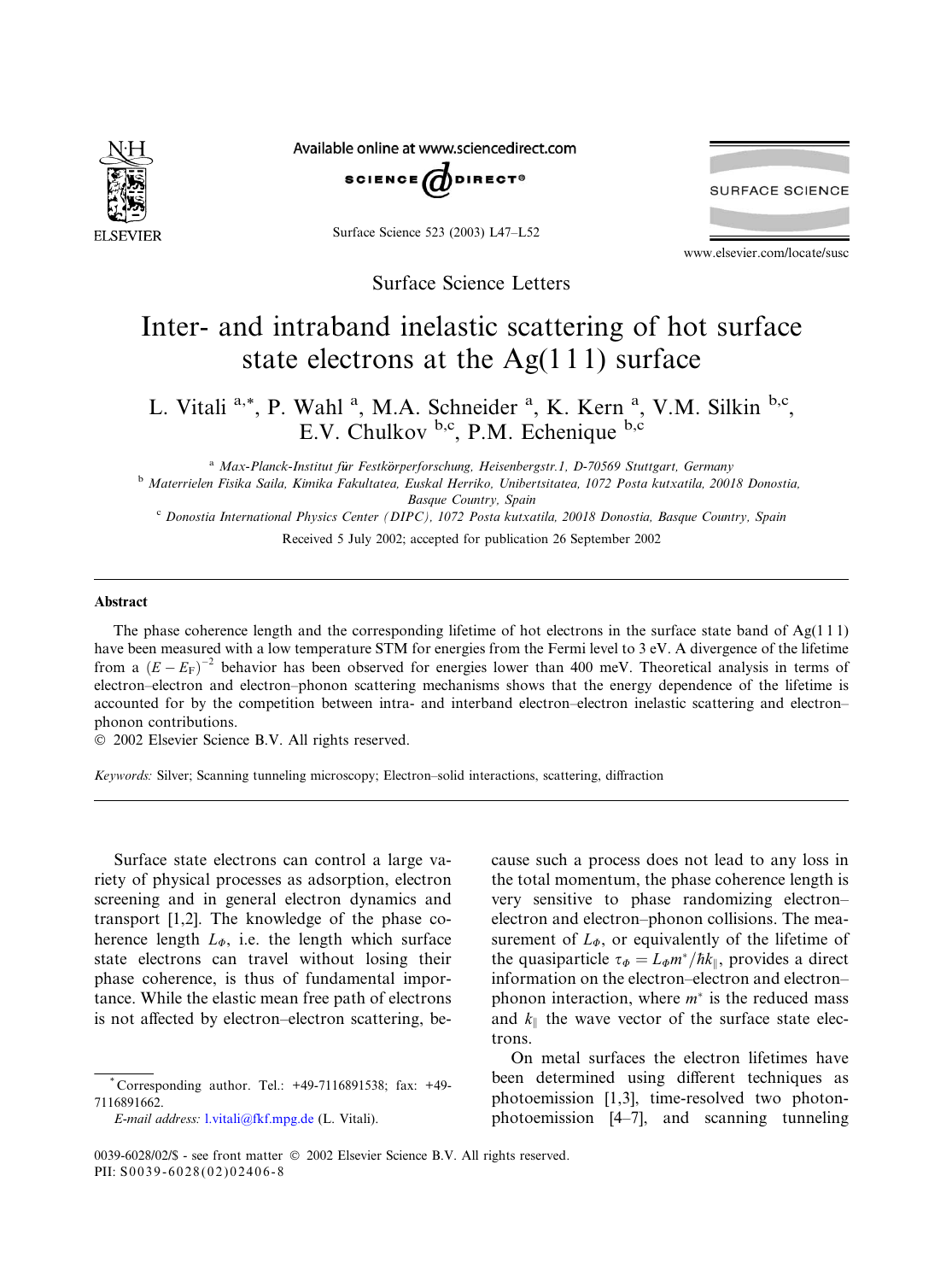microscopy (STM) [8,9]. While the first two integrate over a macroscopic area and therefore can be affected by the presence of surface defects or impurities that reduce the lifetime, STM enables to select perfect terraces for the lifetime determination. For the  $Ag(111)$  surface local scanning tunneling spectroscopy (STS) and  $dI/dV$  mapping on clean terraces [8,9] as well as inside confined regions, e.g. islands [10] or artificial quantum resonators [11,12], has been used to determine the lifetime of the surface state electrons. However, the local density of states (LDOS) inside the confinements is modified with respect to the LDOS observed on clean terraces. It is therefore not clear if in the latter experiments the reported lifetime is only due to the surface state electrons and is not affected by e.g. the adsorbate species delimiting the confined region in the case of artificial quantum resonators.

The lifetimes of low energy surface state electrons on  $Ag(1\ 1\ 1)$  reported in this letter have been determined from direct measurement of the phase coherence length. The approach is based on the quantitative analysis of the amplitude decay of the quantum mechanical interference pattern at step edges [9]. The interference patterns (''standing waves'') die away within a short distance of the step because electrons eventually scatter from one quantum state into another, destroying the phase coherence. Thus the lifetime during which the electron remains in a specific quantum state before scattering is directly reflected in the distance over which the waves persist away from the step edge. The experiments are the first momentum resolved lifetime measurements of the pristine surface spanning the entire energy interval from the Fermi level to the band edge. By comparison with theoretical calculations we are able to identify the relevant relaxation mechanism in terms of intra- and interband inelastic electron–electron scattering and electron–phonon coupling.

In the experiment, large defect-free terraces with a very low impurity concentration have been prepared cleaning the  $Ag(111)$  by Ar-sputtering and annealing cycles. The experiments were performed at 6 K with a home built UHV STM [13] using a tungsten tip. The  $dI/dV$  images have been acquired by a lock-in technique superimposing a



Fig. 1. Scheme of the tunneling process of hot electrons in the surface state band. Dots indicate the  $k_{\parallel}$  for Energies below 1 eV at which the lifetime of the electron has been experimentally evaluated. These can relax through intra- or interband scattering.

sinusoidal signal with amplitude  $\Delta V$  to the applied sample bias. Particular attention has been paid in selecting surface areas free of impurities and other potential scatterers for a distance larger than the mean free path of the electrons. This assures that the coherence length of the electrons is not influenced by other static scattering centers. STM allows in a very flexible way to inject electrons in a metal at chosen energies above the Fermi level. The schematic principle of the tunneling process is shown in Fig. 1. An electron tunnels from the Fermi level of the tip into an unoccupied level of the metal from where after a short time it will decay to the ground state. In this figure the surface state dispersion relation ( $m^* = 0.4m_e$  and  $E_T =$ -65 meV [1,14]) is plotted together with the projected bulk band ( $m^* = 0.25m_e$  and  $E_T = -380$ meV [15,16]). Circular dots in Fig. 1 indicate the energy below 1 eV where the lifetime of the hot electrons has been experimentally evaluated.

Fig. 2a shows a  $dI/dV$  map (which is proportional to the LDOS) of the surface on the upper terrace in proximity of step (bright line marked with an arrow). An averaged series of line scans parallel to the dashed line in the  $dI/dV$  map

SURFACE SCIENCE CE STRES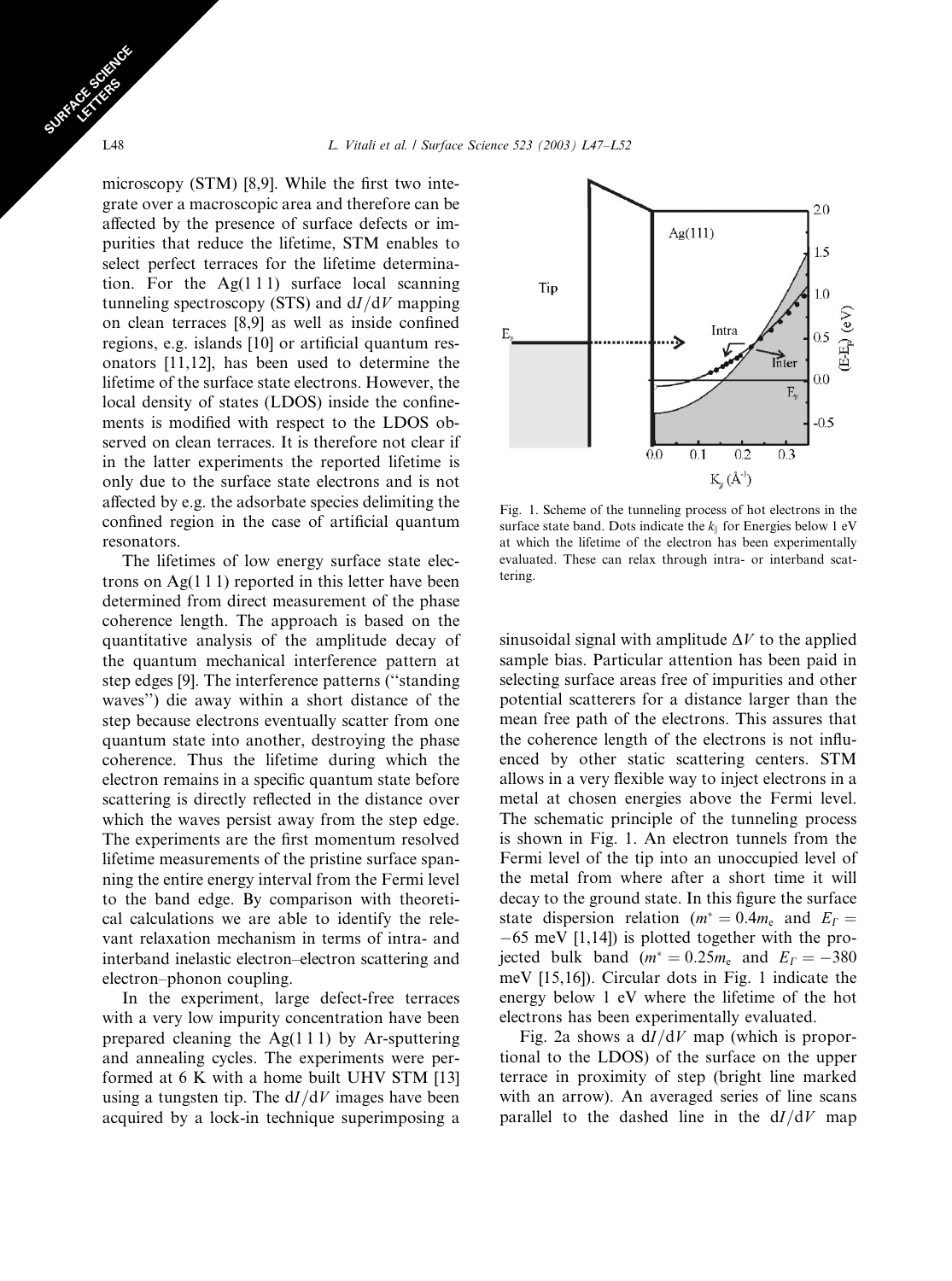

Fig. 2. Experimental lifetime of hot surface state electrons at the Ag(1 1 1) surface. (a)  $dI/dV$  map of the Ag(1 1 1) surface in proximity of a step edge (marked with an arrow). Image size  $\sim$ 320  $\times$  250 Å<sup>2</sup>, achieved at 330 mV, with 31 mV lock-in modulation (peak-to-peak)). (b) Amplitude decay on the upper terrace perpendicular to the step edge obtained by averaging over several line scans of the  $dI/dV$  map in a), from which the decay length  $L_{\phi}$  is determined to be 417 Å. (c) Measured lifetime as a function of energy; Solid symbols are the newly acquired low energy data (circles) and the data of our earlier measurement (solid squares) taken from [9]. The solid line is a fit of the data from [9] (i.e. at high energies) to the  $(E - E_F)^{-2}$ behavior of a free electron gas in the Fermi liquid model with a prefactor of 10.4 fs  $eV^2$  [9].

showing an oscillatory behavior whose periodicity is bias dependent, is presented in Fig. 2b. Surface state electrons elastically scattered by a repulsive potential localized at the step edge [25] return at the tip position where they superimpose coherently with the incoming electron. This creates an oscillatory pattern in the LDOS due to interference. Inelastic scattering processes that destroy the phase coherence of an electron traveling between tip and step lead to a decreasing amplitude of the oscillation as a function of the distance from the step. This decay of the LDOS pattern reflects therefore the phase coherence at the clean surface, which is free of defects. At a given energy  $E$ , the LDOS at the step can be described by [9]

$$
\rho_{\text{step}}(E,x) \propto \left(1 - r(k_{\parallel})e^{-2x/L_{\phi}}J_0(2k_{\parallel}x)\right) \tag{1}
$$

where  $J_0$  is the Bessel function of zeroth order and  $r$  is the reflection amplitude.

The exponential factor in Eq. (1) accounts for the finite coherence length  $L_{\Phi}$  of the electrons, which is determined by inelastic scattering processes outside the range of the scattering potential of the step. The amplitude of the quantum interference pattern decays with increasing distance  $x$ from the step as a consequence of phase randomizing events such as the inelastic electron–electron and electron–phonon scattering processes on the clean terrace, which correspondingly reduce the lifetime  $\tau(E)$ . Eq. (1) was used in the region  $x > 1.5\pi k_{\parallel}$  from the step position, which is well outside the region where the step potential itself modifies the LDOS. A fitting procedure, which accounts for the applied lock-in modulation and for the broadening of the Fermi–Dirac distribution at  $T = 6$  K, has been performed in order to obtain the wave vector parallel to the surface  $k_{\parallel}(E)$ and the phase coherence length of the electrons  $L_{\Phi}$ at each given energy. It was then checked that the defect-free terrace width at which the measurement was taken was at least twice the obtained  $L_{\Phi}$ . The result of this analysis is shown in Fig. 2c for the full energy range 0.1–3 eV including our earlier data from Ref. [9]. The experimental data are found to scale with  $(E - E_F)^{-2}$  above 0.5 eV but substantially deviate from the quadratic scaling at lower energies.

For completeness the lifetime of holes at the  $\overline{\Gamma}$ point of the surface state band has also been evaluated. Measurements of the differential conductance vs. sample-voltage  $V$  have been performed with a lock-in technique in open feedback loop conditions at single points on a wide defectfree terrace. At the onset of the surface state the LDOS shows a sharp rise from which the lifetime of the holes can be extrapolated [8]. With a refined analysis we took carefully into account the effect of the lock-in modulation and temperature and obtained an average line width of 5.5 meV,

SURFACE SCIENCE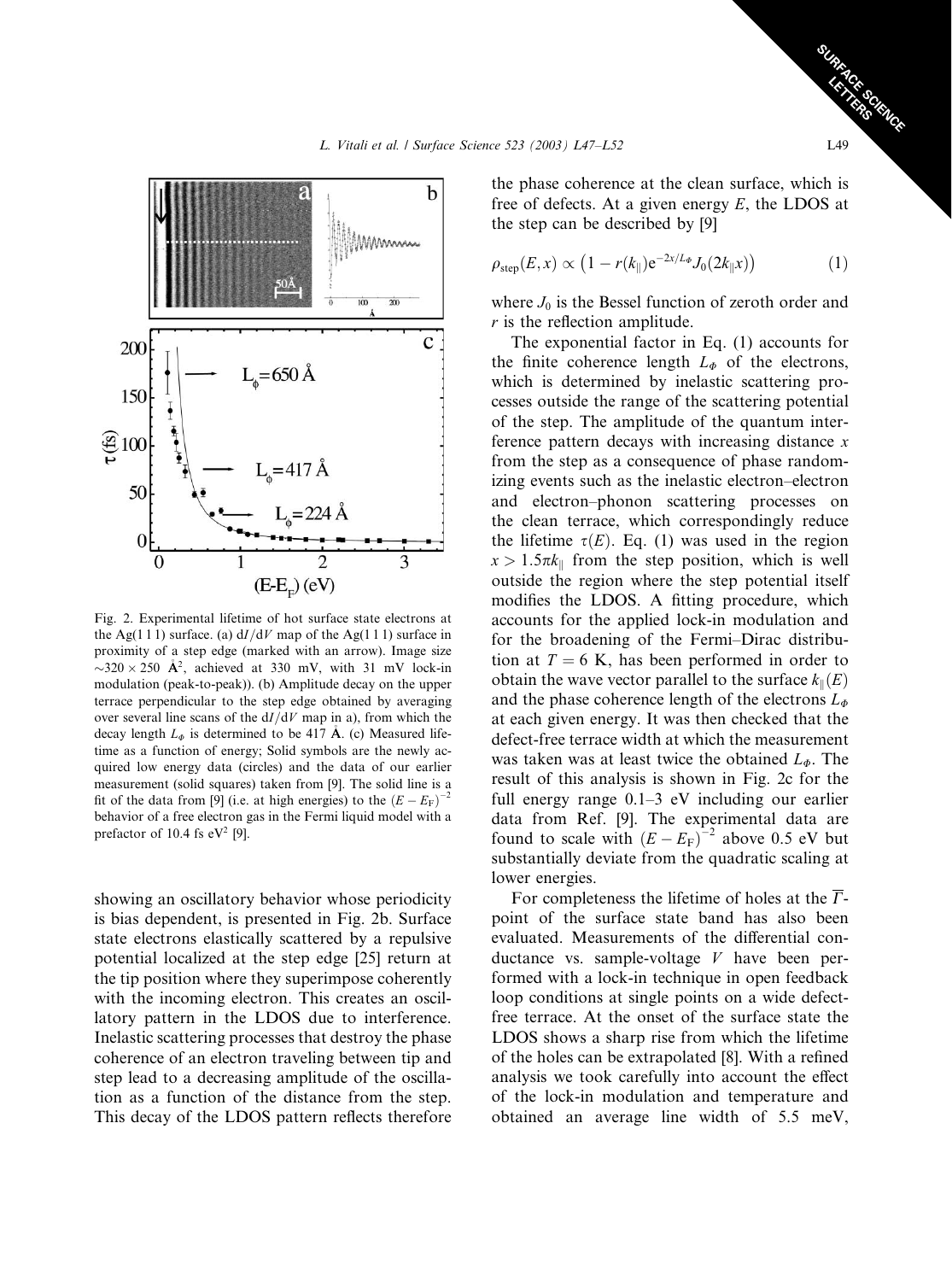corresponding to a lifetime of 120 fs for the holes at this energy.  $1$  The line width is consistent although somewhat smaller than what has been experimentally observed with photoemission [1] and with previous STM studies [8,17].

Our theoretical calculation of the electron– electron contribution to the inverse lifetime,  $\Gamma$ , is based on the GW approximation for the quasiparticle self-energy [18]. Since fully first-principles three dimensional calculations of surface quasiparticle dynamics for metals with d-electrons are computationally not yet feasible [24] we use a model in which charge density and one-electron potential varies only in z-direction perpendicular to the surface and is constant in the  $(x, y)$ -plane [21]. In this model the inverse lifetime of a quasiparticle with energy  $E_0$  and momentum  $k_{\parallel}$  is written in terms of the 2D Fourier transforms of the self-energy

$$
\Gamma = -2 \int \int \phi_0^*(z) \mathrm{Im} \Sigma(z, z'; k_{\parallel}, E_0) \phi_0(z') \, dz \, dz'
$$
\n(2)

where the Im $\Sigma$  is

Im 
$$
\Sigma(z, z'; k_{\parallel}, E_0)
$$
  
\n
$$
= \frac{1}{(2\pi)^2} \sum_{E_n}^{E_F < E_n < E_0} \phi_n^*(z') \phi_n(z)
$$
\n
$$
\times \int \text{Im } W\left(z, z'; k_{\parallel} - q_{\parallel}, E_0 - E_n + \frac{k_{\parallel}^2}{2m_0^2} - \frac{q_{\parallel}^2}{2m_n^2}\right) dq_{\parallel}.
$$
\n(3)

Here Im $W(z, z'; k_{\parallel}, E_0 - E_f)$  is the two-dimensional Fourier transform of the imaginary part of the screened Coulomb interaction,  $E_0(\phi_0(z))$  and  $E_n(\phi_n(z))$  are the energies (wave functions) of the initial and final states, respectively, describing electron motion perpendicular to the surface, and  $m_0$  and  $m_n$  are corresponding effective masses. The energies  $E_n$  and wave functions  $\phi_n(z)$  have been evaluated by using a well-tested model potential of Ref. [19].

This approach has been successfully applied to the calculation of quasiparticle lifetimes in the wide gap s–p surface state band and image potential states at the center of the Brillouin zone for the  $(1 1 1)$  surfaces of noble metals and Be $(0 0 0 1)$ [17,20,21]. In contrast to the surface state band bottom which is well separated from bulk states [15,19] the surface state band approaches the bulk band edge for energies above  $E_F$  and enters bulk continuum at  $\sim 0.46$  eV losing its surface weight. This behavior is of crucial importance to understand the physics of the electron decay in the surface state. To take this fact into account we modify the wave function of the surface state at  $k_{\parallel} \neq 0$  for  $E > E<sub>F</sub>$  by recalculating  $\phi(z)$  for the relevant energy gap width and the surface state energy in the same way as it was done for the surface band bottom [19,21]. The evaluation of  $\Gamma$  with the recalculated momentum dependent surface state wave functions leads to the significant reduction (by factor of 4 at  $E = 0.5$  eV) of intraband contribution and to much better agreement with the measured results. Another potentially important point is the role of d-states in the quasiparticle decay. The potential [19] correctly describes the s–p valence states just below  $E_F$  and for  $E > E_F$ which are included in inter- and intraband transitions in Eq. (3). d-states do not directly participate in these transitions because they are located rather deep in energy, nevertheless they can influence the electron decay through screening. Due to the small momentum transfer involved and to the fact that the surface state electrons are separated from the d-orbitals the screening effect due to d-electrons is rather small [22], and does not influence seriously the decay rate of electrons in the surface state. Besides the electron–electron part  $\Gamma_{e-e}$  of the decay we have also performed the calculation of the

SURFACE SCIENCE CE STRES

<sup>1</sup> To extract the line width of holes from the onset of the surface states the derivative of the  $dI/dV$  curve has been calculated. This transforms the surface states onset into a peak centered at the  $E_0$ -point. The peak has been fitted with a Voigt function in which the FWHM of the Lorentzian and of the gaussian components account for the line width and the lock-in modulation contribution respectively. The Lorentzian contribution has been obtained as fitting parameter while the corresponding gaussian width has been fixed as the applied lock-in modulation. This fitting procedure allows to measure the lifetime from the onset of the surface state avoiding possible geometrical uncertainties in the location of the surface state onset which are intrinsic in the method proposed by Li et al. [8].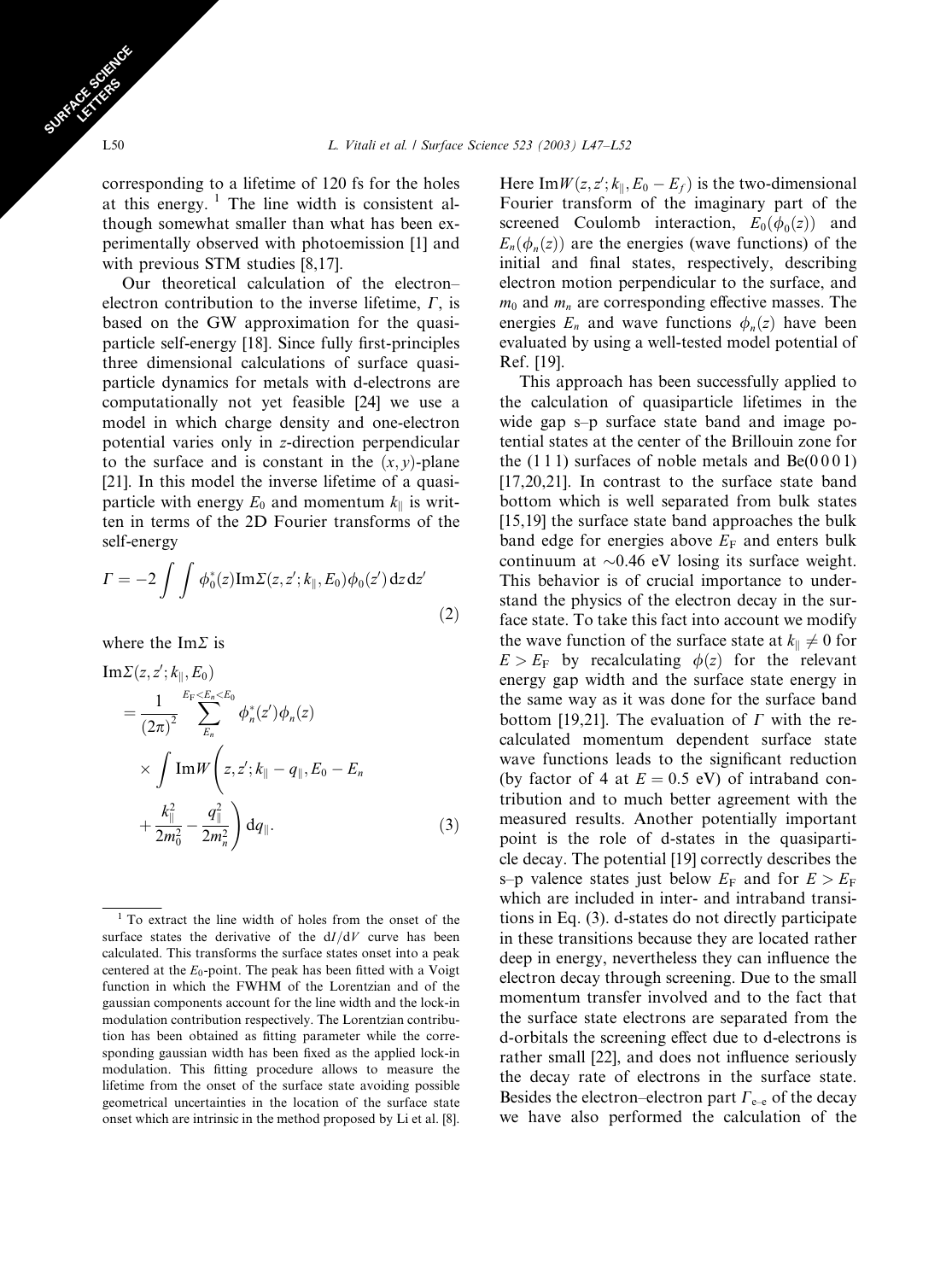electron–phonon contribution  $\Gamma_{\text{e-ph}}$  [23] that includes both the bulk and surface phonon modes. For energies which are higher than the Debye temperature of Ag and which are of interest to the present work this contribution has a constant value of 3.6 meV.

To compare the theoretical results with the experimental data we estimated the effect of a single step on  $\Gamma_{\text{e-e}}$ . Assuming that the electron selfenergy is the same both for an ideal surface and for a surface with a step (this is the case for distances relatively far from the step) one obtains that the effect of the step is scaled as  $1/R$ , where R is the terrace width. For terraces used in the present experiments the step contributes 0.1% of the ideal surface  $\Gamma_{\text{e-e}}$ . Neglecting this contribution in Fig. 3 we compare the measured and calculated results in terms of an inverse lifetime  $\Gamma = \hbar / \tau$  scaled by  $1/(E - E<sub>F</sub>)<sup>2</sup>$  for energies from 0.1 to 1 eV (for energies  $E > 0.8$  eV our theoretical method is less valid because of approximations used). In the  $1/(E - E<sub>F</sub>)<sup>2</sup>$  units the conventional Fermi liquid theory gives  $\Gamma$  = constant as a function of energy



Fig. 3. Comparison between the experimental inverse lifetime  $\Gamma$ (solid symbols) and the calculated  $\Gamma$  (lines) plotted as  $\Gamma/(E - \frac{E}{\sqrt{E}})$  $(E_{\rm F})^2$  vs.  $(E - E_{\rm F})$ . The various inelastic channels contributing to the calculated  $\Gamma_{e-e} + \Gamma_{e-ph}$  (dashed line) are given in different line formats (see legend in the figure). The deviation from the quadratic behavior found at high energies in Fig. 2 is due to contributions from intraband (2D) electron–electron scattering (dotted) and electron–phonon interaction  $\Gamma_{\text{e-ph}}$  (dash-dotted). The gray shaded area of the plot marks the region where the surface state overlaps in energy with the projected bulk bands.

and any deviation of scaled inverse lifetime will show non-free electron gas behavior of the lifetime broadening. The comparison of experiment and theory allows to analyze the most important contributions to the decay rate in different energy intervals. In the figure the experimental data are shown as solid squares whereas the theoretical calculation is shown as lines. The calculated line widths  $\Gamma$  due to inter- (3D) and intraband (2D) electron–electron  $\Gamma_{e-e}$  scattering, the electron– phonon interaction  $\Gamma_{e-ph}$ , and the line width due to all the inelastic scattering processes  $\Gamma_{\text{tot}} = \Gamma_{\text{e-e}} + \Gamma_{\text{e-e}}$  $\Gamma_{\text{e-ph}}$  are shown separately. We see that for energies in excess of 0.35 eV the theoretical calculation of  $\Gamma_{\text{tot}}$  agrees well with the measured data. For  $E > 0.5$  eV the interband contribution from bulk states becomes the largest one, however it still remains comparable with the intraband contribution. For high energies electron–phonon scattering becomes negligible at low temperatures. For energies lower than 0.35 eV we find that the measured lifetimes are larger (i.e.  $\Gamma$  is smaller) than the lifetimes predicted but in reasonable agreement. The intraband transitions and  $\Gamma_{\text{e-ph}}$  scattering are competitive processes at energy lower than 400 meV and are responsible for the deviation from the quadratic behavior. For these energies the surface state shows less bulk like behavior than for higher energies. The increase of the contribution from intraband transitions is attributed to a stronger 2D character of the transitions screened by the underlying 3D electron system [17] and enhanced by  $\ln((E - E_{\rm F})/E_{\rm F})$  [26]. Therefore the experimental data show the transition between different dominant scattering mechanisms when the electron energy approaches the Fermi level.

In conclusion, low temperature STM measurements of the lifetimes have been carried out for hot electrons in the surface state band of  $Ag(1\ 1\ 1)$  for energies  $0.1 < E < 3$  eV. The results are compared to calculations that permit to identify the relative strength of inelastic scattering mechanisms. Whereas for energies above 1 eV scattering with bulk electrons dominates over electron–electron scattering in the surface state band, this latter mechanism becomes the dominating inelastic electron–electron interaction for energies below 0.4 eV. It has been shown that for this energy range

SURFACE SCIENCE